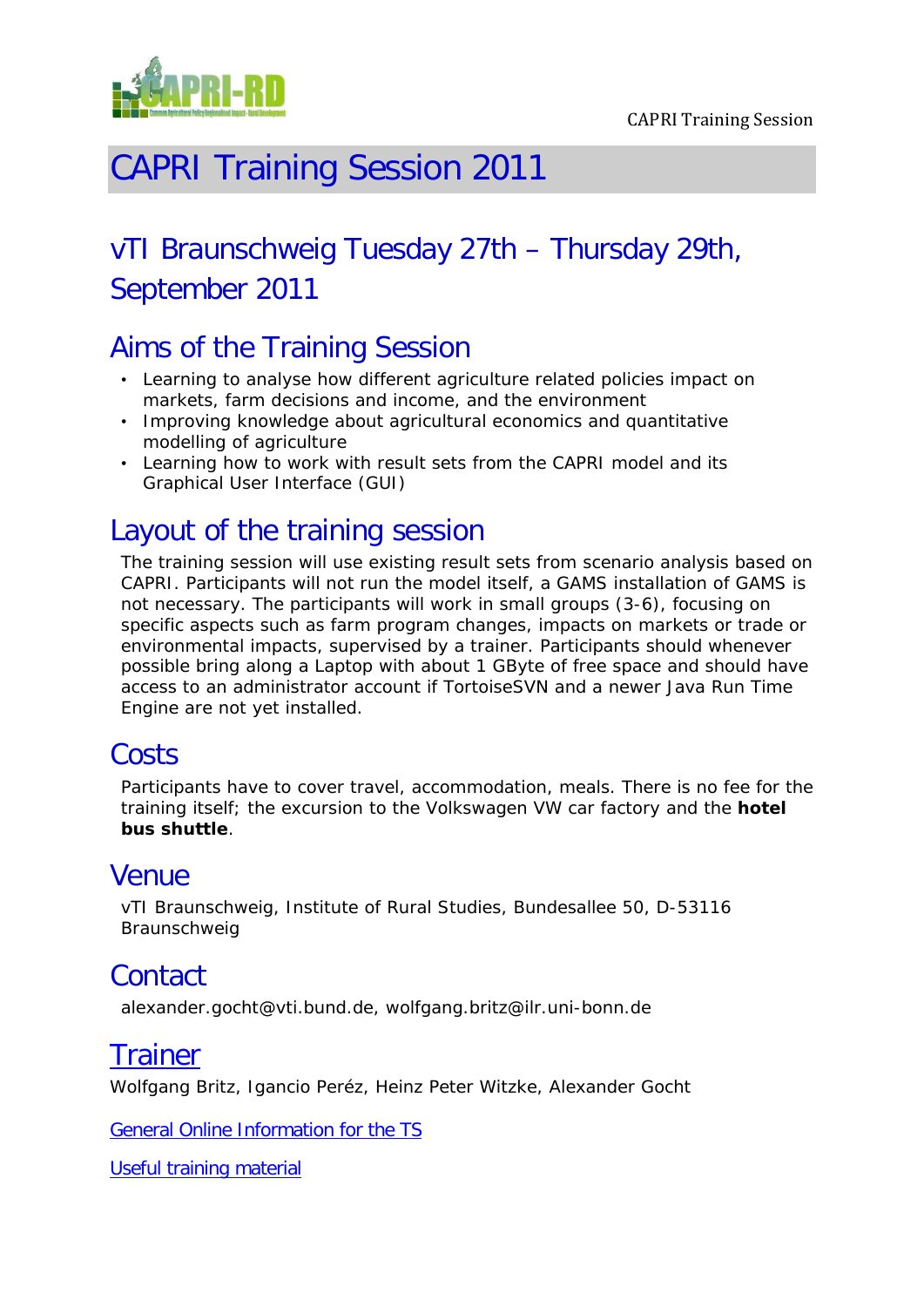

### Agenda

# **Tuesday 27th**

*shuttle bus from the hotel (CVJM 8.00; Hotel Deutsches Haus 8.15; penta Hotel 8.30) to venue*

*Start 9.15*

- Welcome to all participants and presentation round (9:30 10:00)
- Technical set-up, Installation on laptops
- The basic structure of CAPRI (for beginners)

*Lunch Break (12.30-13.30) at the vTI Cafeteria* 

**Scenario analysis I:** *Harmonisation of EU Direct Payment* 

*Evening event* 

*18.00 shuttle bus to Hotels*

*19.00 - 20.00 walking city tour*

*20.00* Dinner in [Stadthotel](http://www.stadthotel-magni.de/)

# **Wednesday 28th**

*shuttle bus from the hotel (CVJM 7.45; Hotel Deutsches Haus 8.00; penta Hotel 8.15) to venue*

*Start 9.00*

**Scenario analysis II:** *"greening" of the CAP* 

*Lunch Break (12:30-13:00) at the vTI Cafeteria* 

13.00 - 17.00 **Excursion: Visit of the [Volkswagen \(VW\)](http://www.autostadt.de/en/home/) car factory** in Wolfsburg (English, duration: two hours)

**17.00 - 18.00 Presentation of the vTI Modelling Network**

*Evening event* 

**Barbecue**: CAPRI-TS and vTI modelling network

*21.30 shuttle bus to Hotels (City)*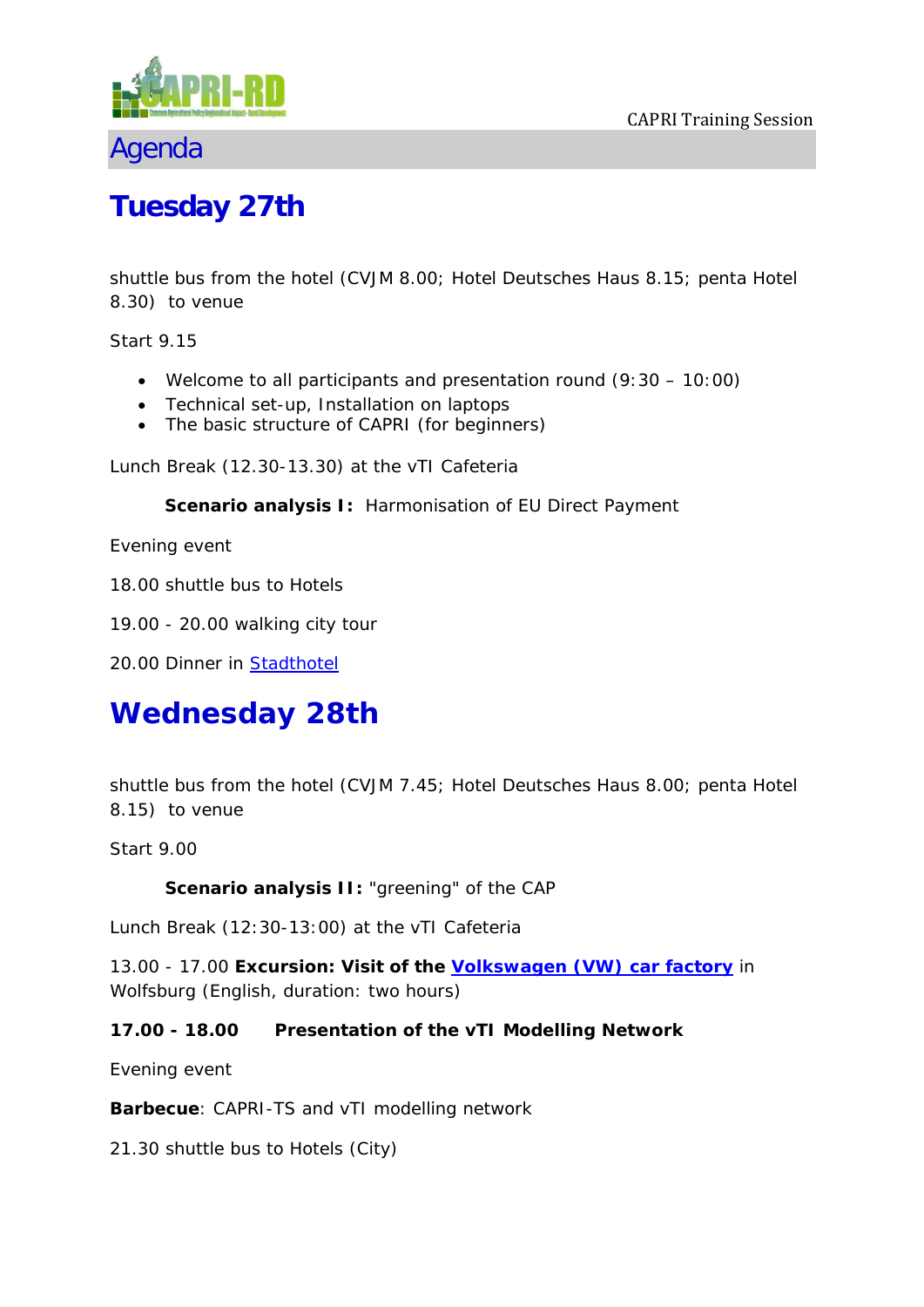

# **Thursday 29th**

*shuttle bus from the hotel (CVJM 8.00; Hotel Deutsches Haus 8.15; penta Hotel 8.30) to venue*

*Start 9.15*

**Scenario analysis III:** *"bilateral Trade Liberalisation"* 

*Lunch Break (12.30-13.30) at the vTI Cafeteria + feedback round*

**Scenario analysis IV:** *" Biofuels or GHG"*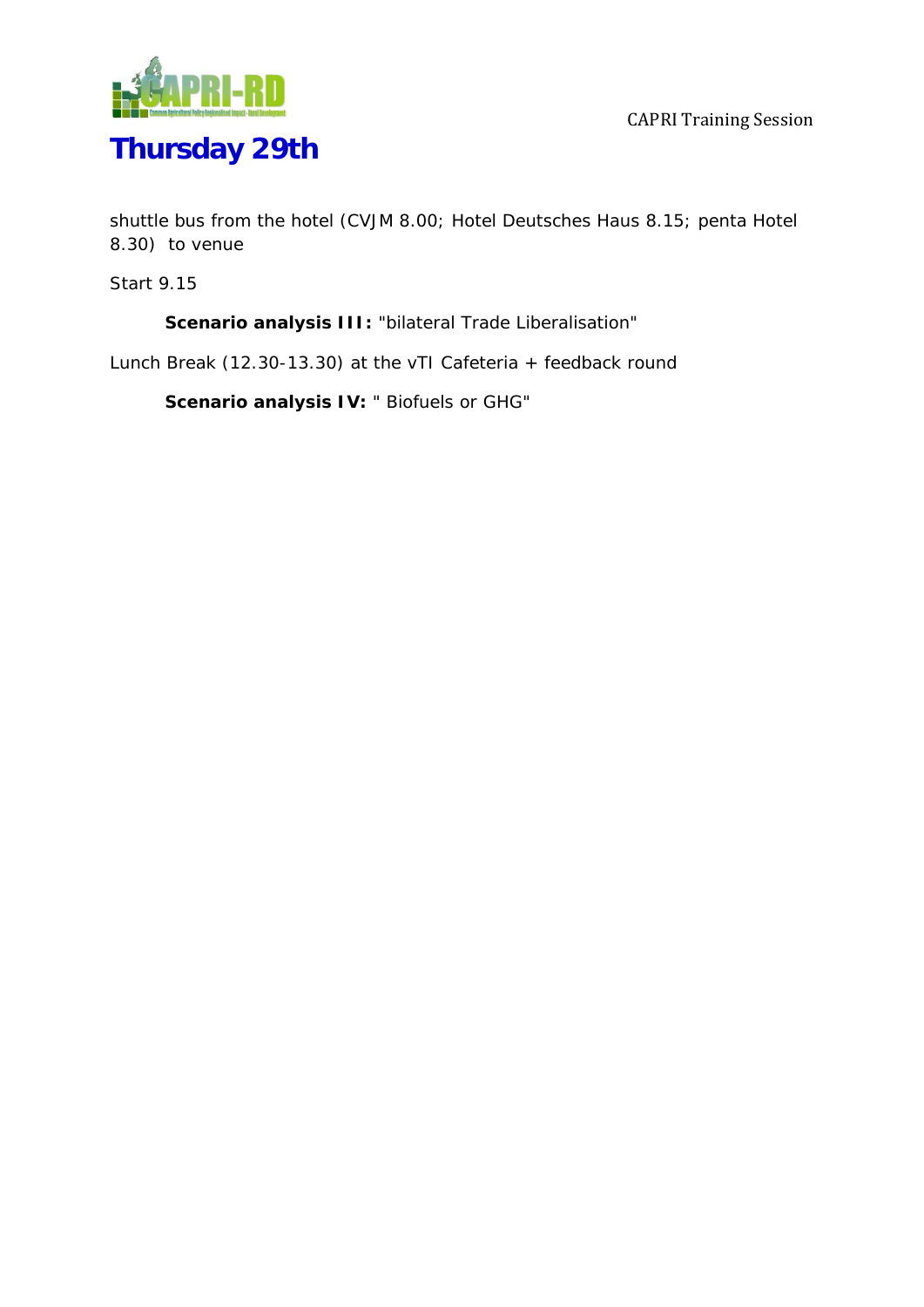

### Accommodation

We reserved a contingent for three different hotels. You should use the provided [link](http://germany.nethotels.com/info/braunschweig/events/Capri/default_en.htm) (deadline September 2nd, 2011) for booking. Select the day of arrival and the number of nights you want to stay, you then can select one of the following hotels:

**[CVJM H](http://www.hotelamwollmarkt.de/)otel**, Address: Wollmark 9-12, price per night single room 60 € (Alte Waage)

**[Hotel Deutsches Haus](http://deutscheshaus24.pblo.de/cms.aspx?topic=hotel-deutsches-haus-braunschweig.php)** \*\*\*+, Address: Ruhfäutchenplatz 1, price per night single room 97 €

**[Pentahotel](http://www.pentahotels.com/de/braunschweig/)** \*\*\*\*, Address: Auguststr. 6-8, price per night single room, 115 €

## Location of the Hotels, main station and the vTI



### How to get from your Hotel to the vTI

Schedules for the public buses of Braunschweig can be found [here.](http://212.68.73.240/bsvag/XSLT_TRIP_REQUEST2?language=en&itdLPxx_transpCompany=bsvag) For the **Hotel CVJM** enter City/Place "Braunschweig"; Stop "Alte Waage" to: City/Place "Braunschweig", Stop "Bundesallee" For Hotel **Deutsches Haus** enter City/Place "Braunschweig"; Stop "Rathaus" to: City/Place "Braunschweig", Stop "Bundesallee" For Hotel **pentahotel** enter City/Place "Braunschweig"; Stop "Rathaus" to: City/Place "Braunschweig", Stop "Bundesallee"

Note: There will be a bus service available each morning and in the afternoon to bring you from the vTI main entrance to the [vTI FORUM,](http://www.vti.bund.de/fileadmin/dam_uploads/vTI/Bilder/Standorte/GelaendeplanBS_2010.pdf) the TS location.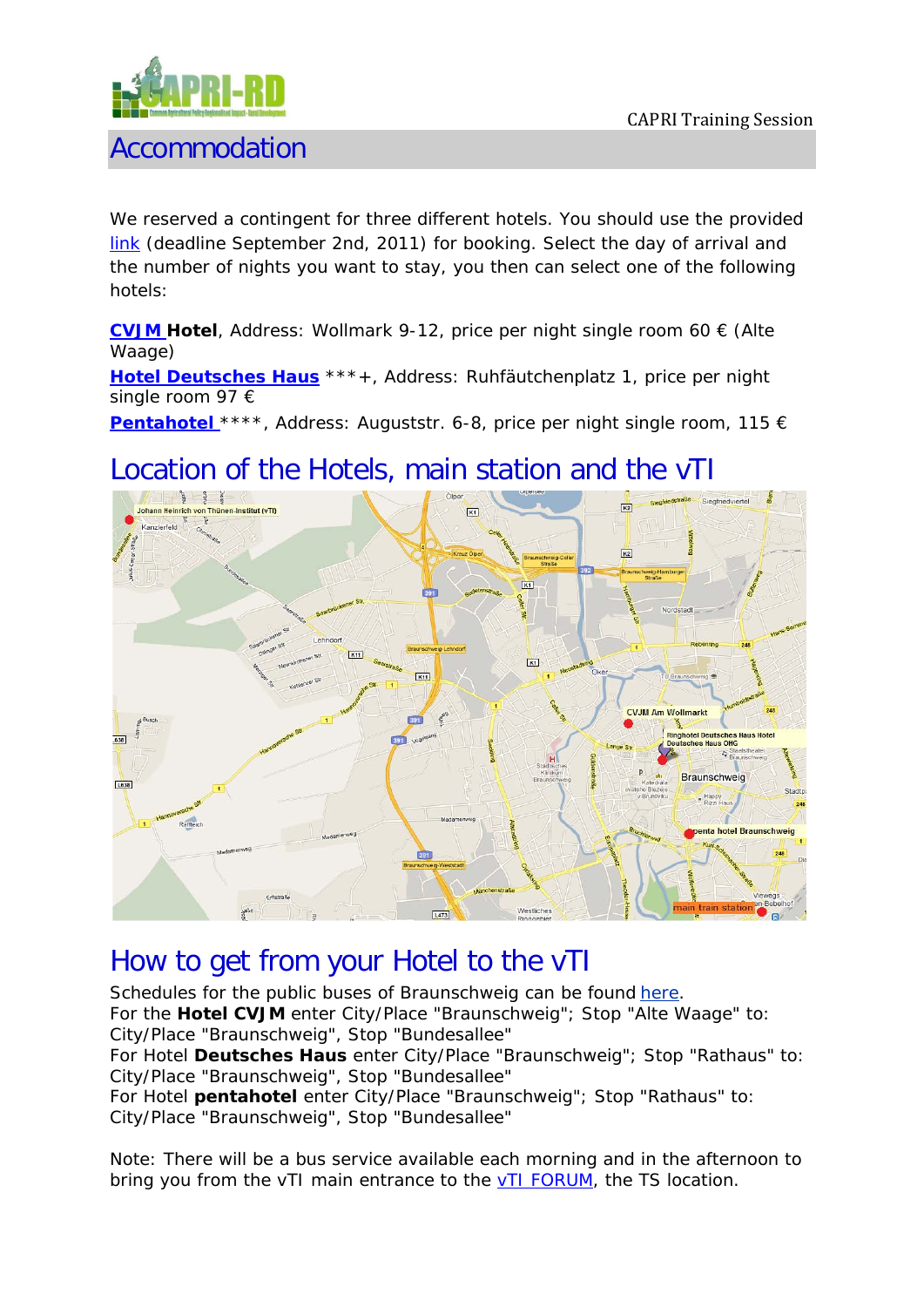

#### **Penta Hotel**

**Address:** Auguststraße 6-8, 38100 Braunschweig

**Phone:** +49 531 48140, **Fax:** +49 531 4814100

**E-mail:** [info.braunschweig@pentahotels.com](mailto:info.braunschweig@pentahotels.com)

**Internet:** http://www.pentahotels.com/de/braunschweig/

#### **From the central railway station to the hotel:**

Tram M1 or Bus lines 420, M29 or 461 until stop "John-F.-Kennedy-Platz"



#### **From the hotel to the vTI:**

Next bus stop: "John-F.-Kennedy-Platz"

Bus line 461 (Lehndorf PTB) until bus stop "Bundesallee"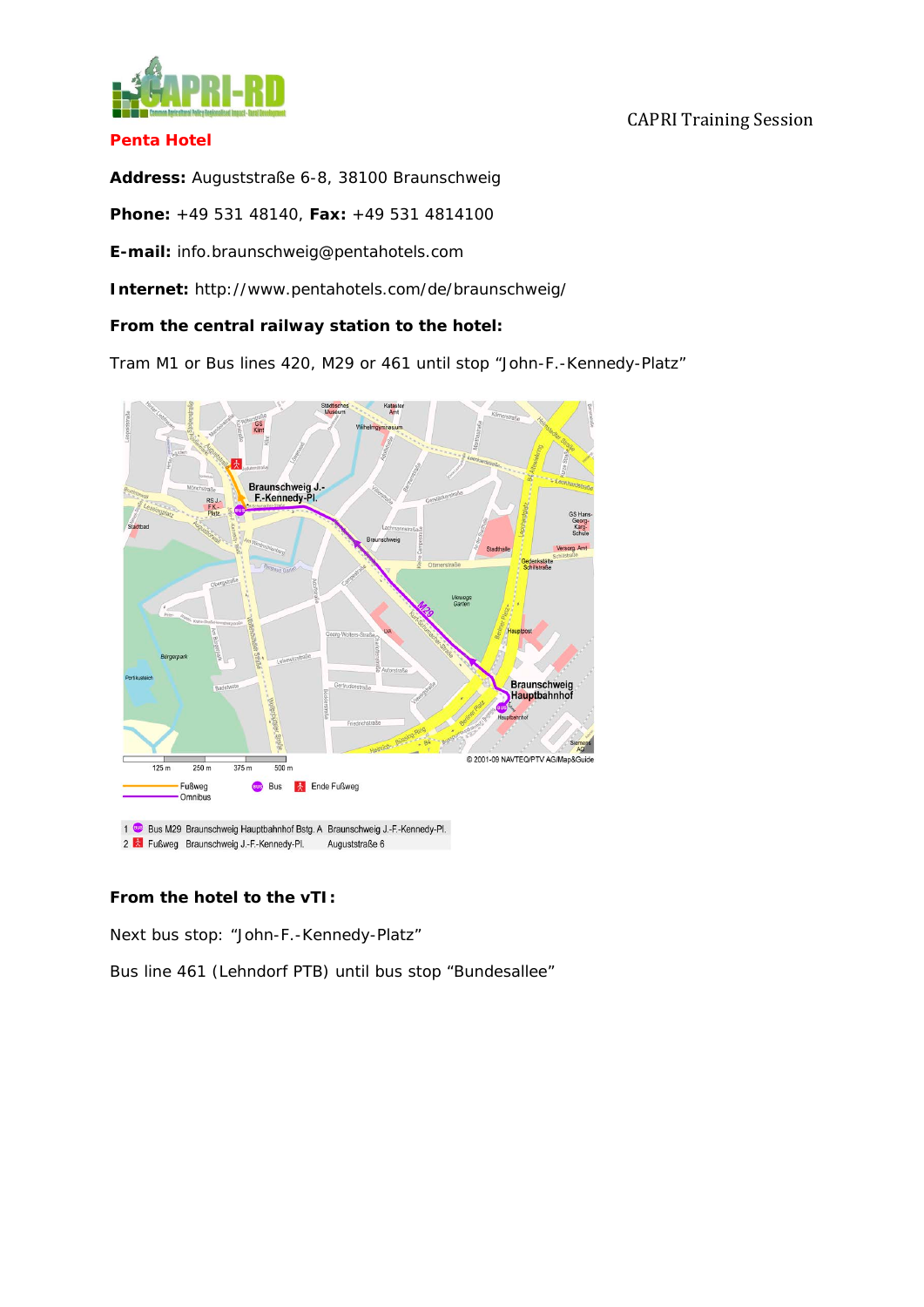

#### **Hotel am Wollmarkt**

#### CAPRI Training Session

**Address:** CVJM Hotel am Wollmarkt, Wollmarkt 9-12, 38100 Braunschweig

**Phone:** +49 531 244 40 0, **Fax:** +49 531 244 40 49

**E-mail:**reception@hotelamwollmarkt.de,

**Internet:** <http://www.hotelamwollmarkt.de/>

#### **From the central railway station to the hotel:**

Tram M1 until stop "Am Wendentor"



#### **From the hotel to the vTI:**

Next bus stop: "Radeklint"

Bus line M 11 (Lamme) until bus stop "Bundesallee"



<sup>1 2</sup> Fußweg Wollmarkt 9 Braunschweig Radeklint 2 (b) Bus M11 Braunschweig Radeklint Bstg. C Braunschweig Bundesallee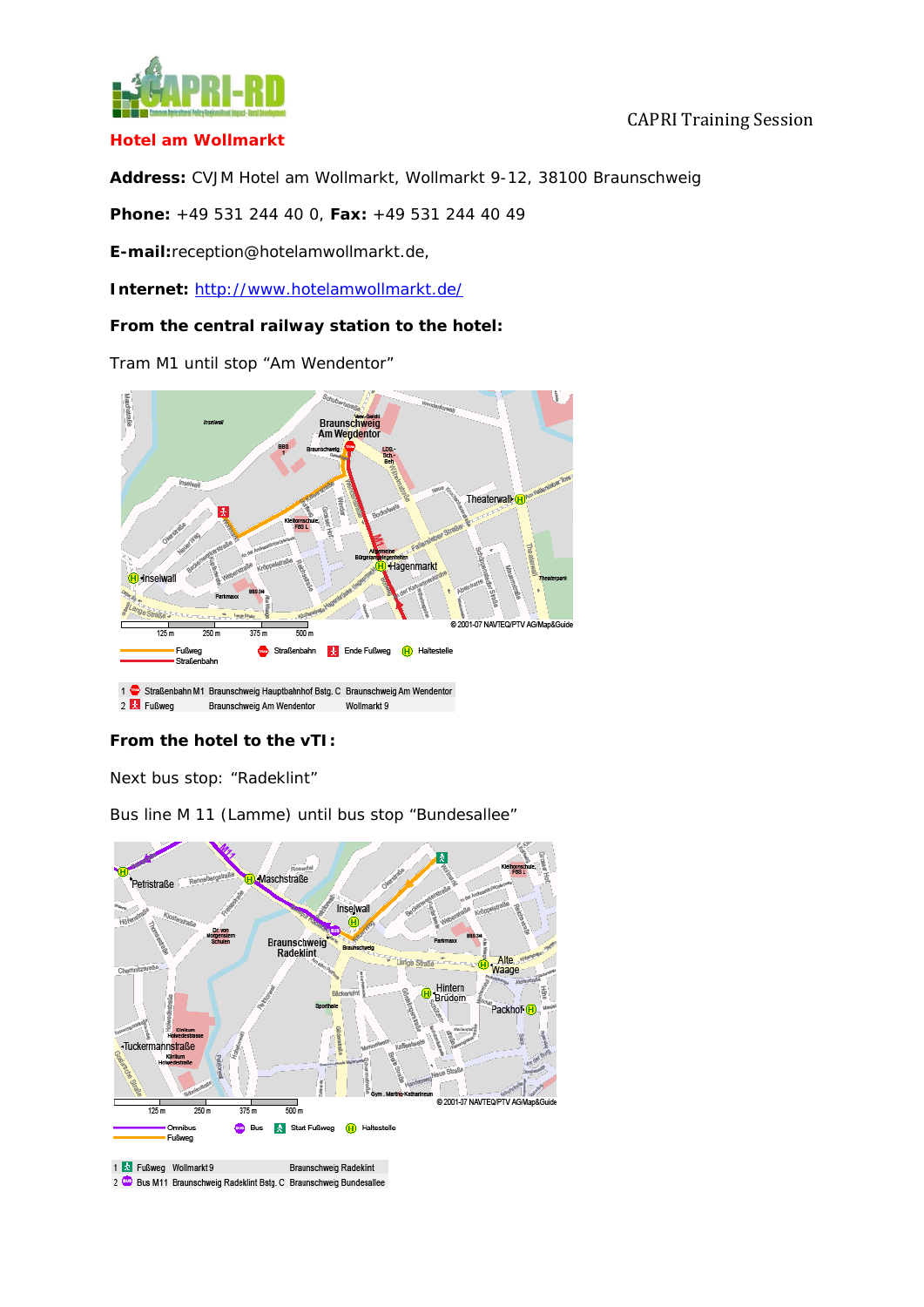

#### CAPRI Training Session

#### **Ringhotel Deutsches Haus**

**Address:** Ruhfäutchenplatz 1, 38100 Braunschweig

**Phone:** +49 531-1200-0, **Fax:** +49 531-1200-444

**E-Mail:** resi@ringhotel-braunschweig.de, **Internet:** [www.ringhotel-deutscheshaus.de](http://www.ringhotel-deutscheshaus.de/)

#### **From the central railway station to the hotel:**

Bus line 420 or tram M1 until stop "Braunschweig Rathaus"



### **From the hotel to the vTI:**

Next bus stop: "Braunschweig Rathaus"

Bus line M 11 (Lamme) until bus stop "Bundesallee"





2 Co Bus M11 Braunschweig Rathaus Bstg. D Braunschweig Bundesallee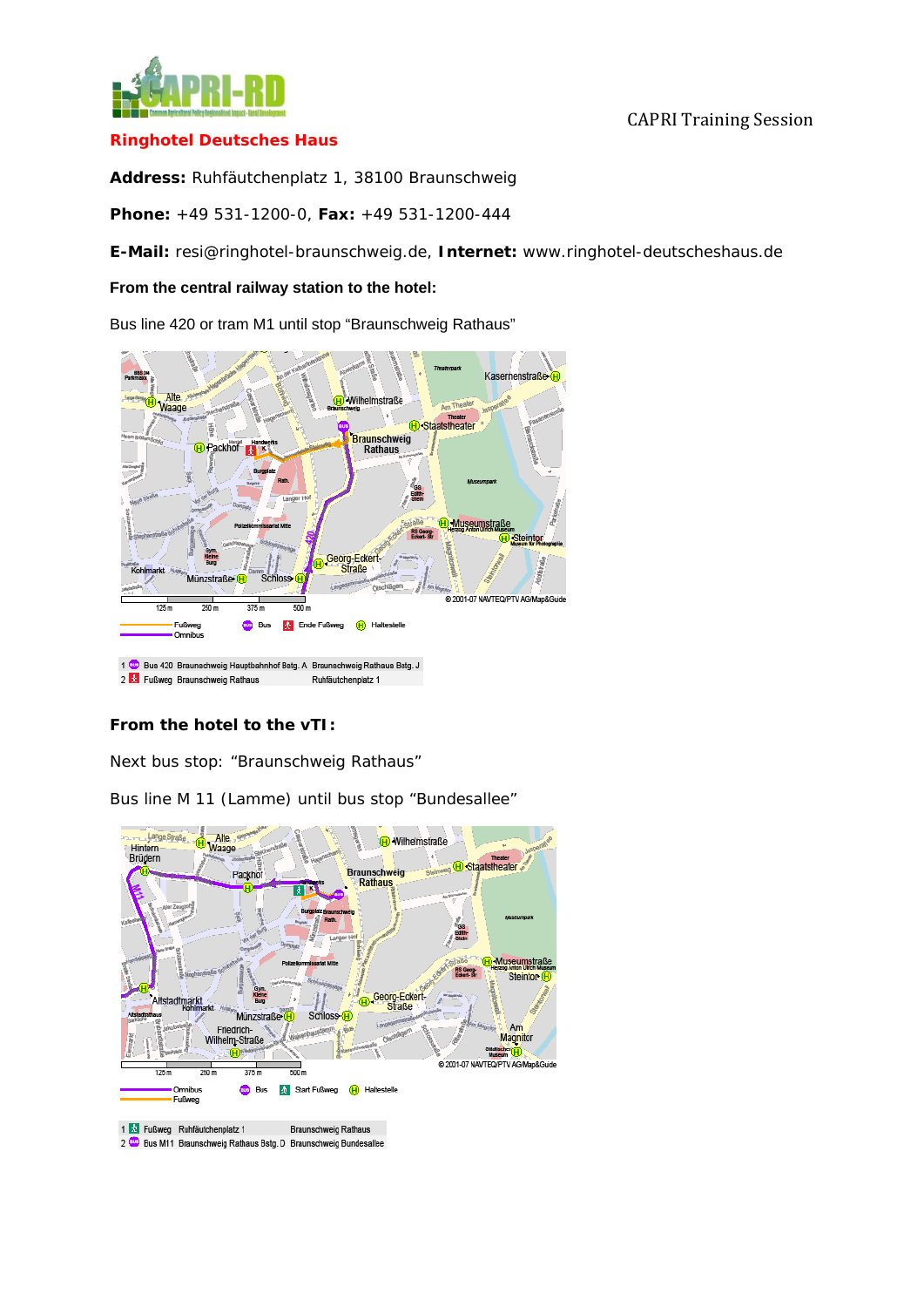

## How to get to vTI-Braunschweig

The headquarters of the [Johann Heinrich von Thünen Institute \(vTI\)](http://www.vti.bund.de/en) are located on the western limits of the city of Braunschweig (Bundesallee 50, Telephone: +49 531 - 596 0). For the Position on Google Maps please see [here.](http://maps.google.de/maps?f=q&hl=de&geocode=&q=bundesallee+50,+braunschweig&sll=52.550225,13.408029&sspn=0.009251,0.019956&ie=UTF8&z=16&iwloc=addr&om=1)

# Travelling by car

Braunschweig is accessible from both the German Autobahn A 2 Berlin-Dortmund (East-West) and the A 39 Braunschweig-Salzgitter (North-South). Coming from Dortmund (A 2): Exit the Autobahn at Braunschweig-Watenbüttel heading towards Braunschweig. Continue on the B 214 to Watenbüttel, make a right at the second light, and follow the road for about 2 km, then you will find the entrance gate on the right. Coming from Berlin (A 2): Exit the Autobahn at Braunschweig Nord onto the A 391 heading toward Kassel. Exit the A 391 at Braunschweig-Lehndorf, turn right and follow the street for about 3 km. Then you will see the entrance gate straight ahead. Coming from Kassel (A 7) and Salzgitter (A 39): Exit the Autobahn from Kassel at the Dreieck Salzgitter onto the A 39 towards Berlin/Braunschweig. At the Dreieck Braunschweig-Südwest exit to the A 391 to the Braunschweig-Lehndorf Exit, travel toward Lehndorf. After about 3 km you will see the entrance gate straight ahead.

- A travel guide with map of Braunschweig as PDF for download [here](http://www.vti.bund.de/fileadmin/dam_uploads/vTI/Bilder/Standorte/anreise_bs_en.pdf)
- A map of the vTI campus as PDF for download [vti](http://www.vti.bund.de/fileadmin/dam_uploads/vTI/Bilder/Standorte/GelaendeplanBS_2010.pdf) Braunschweig

## Travelling by train

Travel to the Braunschweig Hauptbahnhof (main train station). Travel Information for the German Railroad is available [here.](http://reiseauskunft.bahn.de/bin/query.exe/en?ld=212.207&rt=1&newrequest=yes&) Continue your trip from the main train station with a taxi or public transportation (public buses require about 30 minutes). The bus lines M11 towards "Lamme" and the 461 towards the "PTB" run regularly from Braunschweig Hauptbahnhof. Exit the bus at the Bundesallee" stop. The bus stop is located directly at the entrance to the vTI. Since the vTI headquarters are very large, either plan for a long walk or arrange for your host to pick you up a the main entrance. A walk from the main entrance to Forum, the main location for events, requires bout 15 minutes. Schedules for the public buses of Braunschweig can be found [here.](http://212.68.73.240/bsvag/XSLT_TRIP_REQUEST2?language=en&itdLPxx_transpCompany=bsvag)

# Travelling by plane

Hannover Airport, transfer to main train station and then continue by train (hourly ICE and IC connections to Braunschweig). Berlin Tegel or Berlin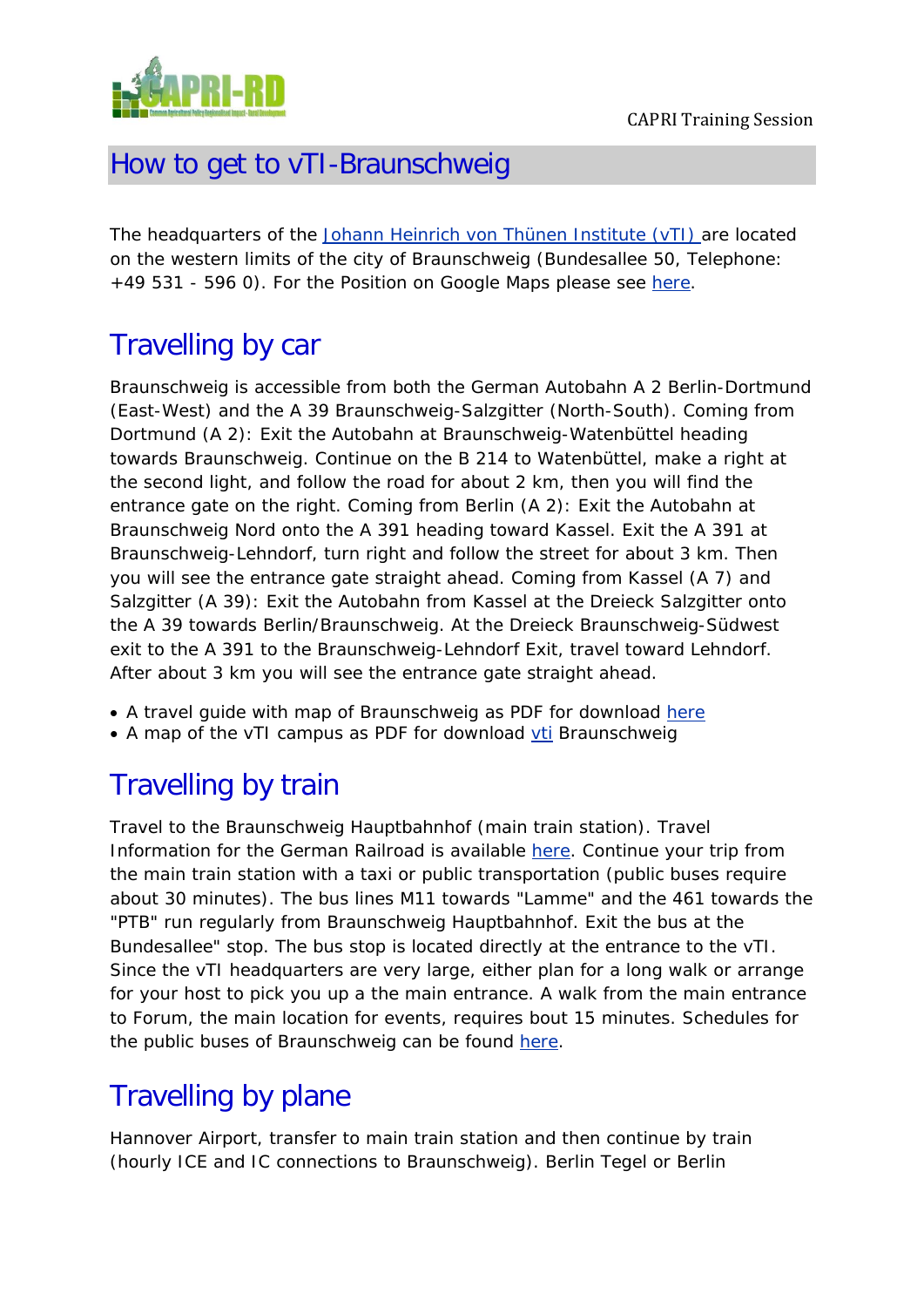

#### CAPRI Training Session

# Map of the vTI campus



Schönefeld, transfer to main train station and then continue by train (hourly ICE connections to Braunschweig).